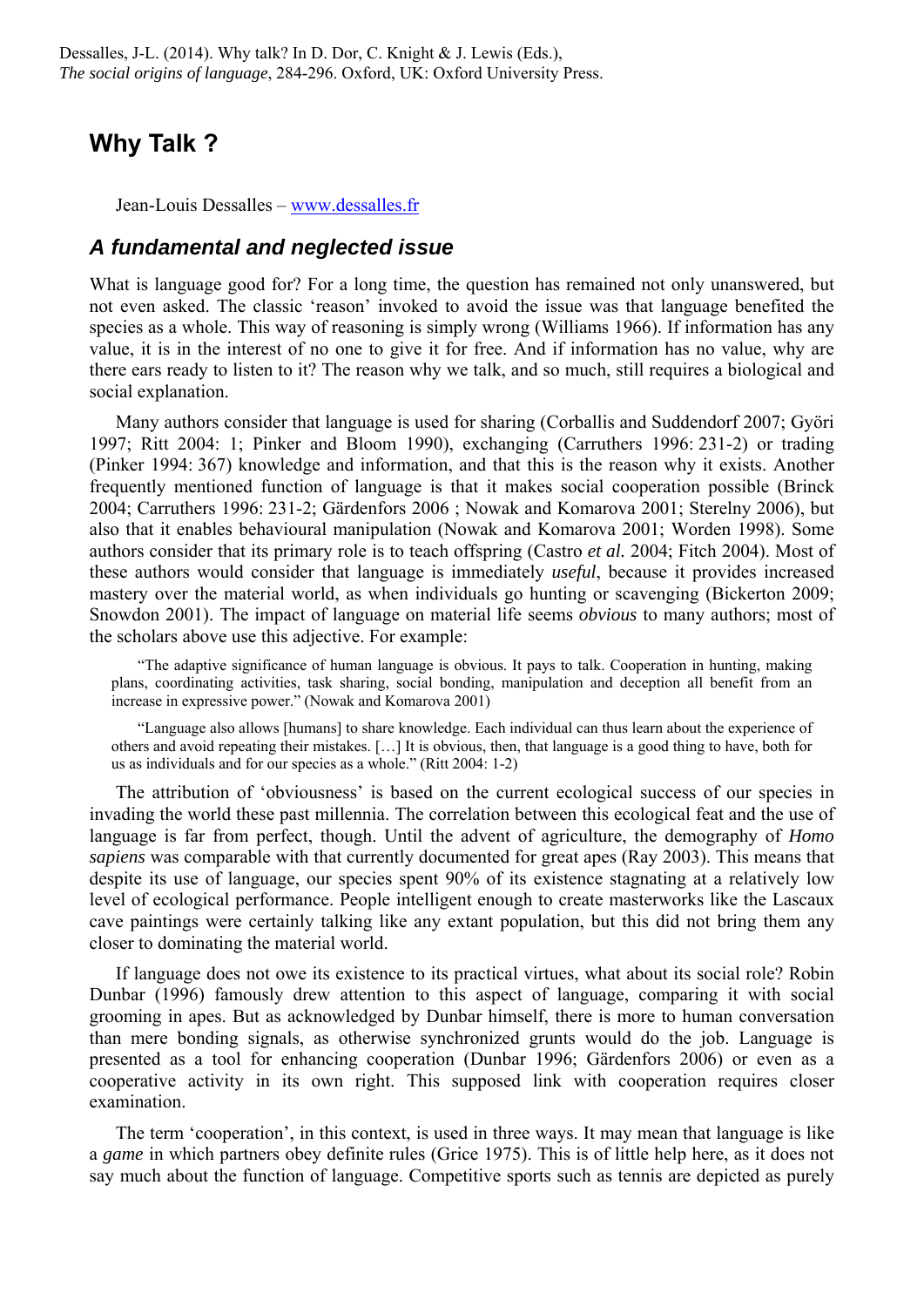cooperative according to this definition, which misses the point that the main purpose of the players is to defeat their opponent.

The term 'cooperation' is also used in a loose sense, meaning *concerted action*. It is true that the possibility of concerted action is considerably enhanced by the use of language. However, language use does not correlate well with concerted action. Many kinds of collective action, such as hunting, can be performed without language, as numerous animal predators show (Bshary *et al.* 2006; Boesch 1994). On the other hand, language is mostly used during casual conversation, when there is no material task to perform (see next section).

When 'cooperation' is used in its strict sense, it means *reciprocal altruism.* Strict cooperation raises the problem of cheating. Cooperative behaviour is vulnerable to invasion by cheats taking advantage of the altruism of others without giving anything in return. This problem applies to language when it is conceptualised as reciprocal altruism. Reciprocity is inherently unstable (Axelrod and Hamilton 1981; Dessalles 1999; Nowak 2006). For some authors, cooperation could be enforced by self-policing in the speaking community, using gossip to build or damage reputations (Dunbar 1996). But this only moves the stability problem one step further, as reputational policing is just cooperation at a higher level.

Contrary to what we would expect from cooperation models, humans need no prompting to talk. On the contrary, talkative individuals abound, making the price of information very low or even negative – as when we make an effort to avoid someone's conversation. As Geoff Miller (2000: 350) puts it:

"[Reciprocal cooperation] does not describe the human species as I know it. Watch any group of people conversing, and you will see the exact opposite of the behaviour predicted by the kinship and reciprocity theories of language. People compete to say things. They strive to be heard. […] Those who fail to yield the floor to their colleagues are considered selfish, not altruistic. Turn-taking rules have emerged to regulate not who gets to listen, but who gets to talk."

Miller here notes that most judgments about the function of language reflect personal conviction or intuition, not observational data. A notable exception is Robin Dunbar, who pioneered the ethological study of human language. Dunbar's claim that the biological function of language is to contribute to social bonding is fundamental, and the present chapter supports it. However, this does not imply that cooperation plays any role in this process. As I will suggest, conversational moves, far from being cooperative offers, are more like competitive advertising.

In what follows, I will first mention several facts about spontaneous language that show how peculiar a behaviour it is. I will show typical examples illustrating the two main forms that language behaviour takes. These two modes will be presented as fulfilling two functions. As an attempt to explain language uniqueness, I will observe that the classical social primate order has been disrupted at some point in human phylogeny. Language, or something like language, will be shown to be the expected consequence of the new hominin order.

## *What is spontaneous language like?*

Human language is uniquely pervasive of every aspect of life. Yet although it can be used for coordinating collective action, the primary context, by far, is casual conversation. Human beings devote one third of their waking time, *i.e.* six hours a day, to language activities (Mehl and Pennebaker 2003). They do so pro-actively, speaking some 16,000 words daily on average (Mehl *et al.* 2007). An especially talkative individual may utter about 50,000 words a day. This invasion of the acoustic space does not fit with depictions of language as cautious cooperation in which information is bestowed parsimoniously as a valuable gift. Rather it seems to resemble competitive social signalling (see chapter 30).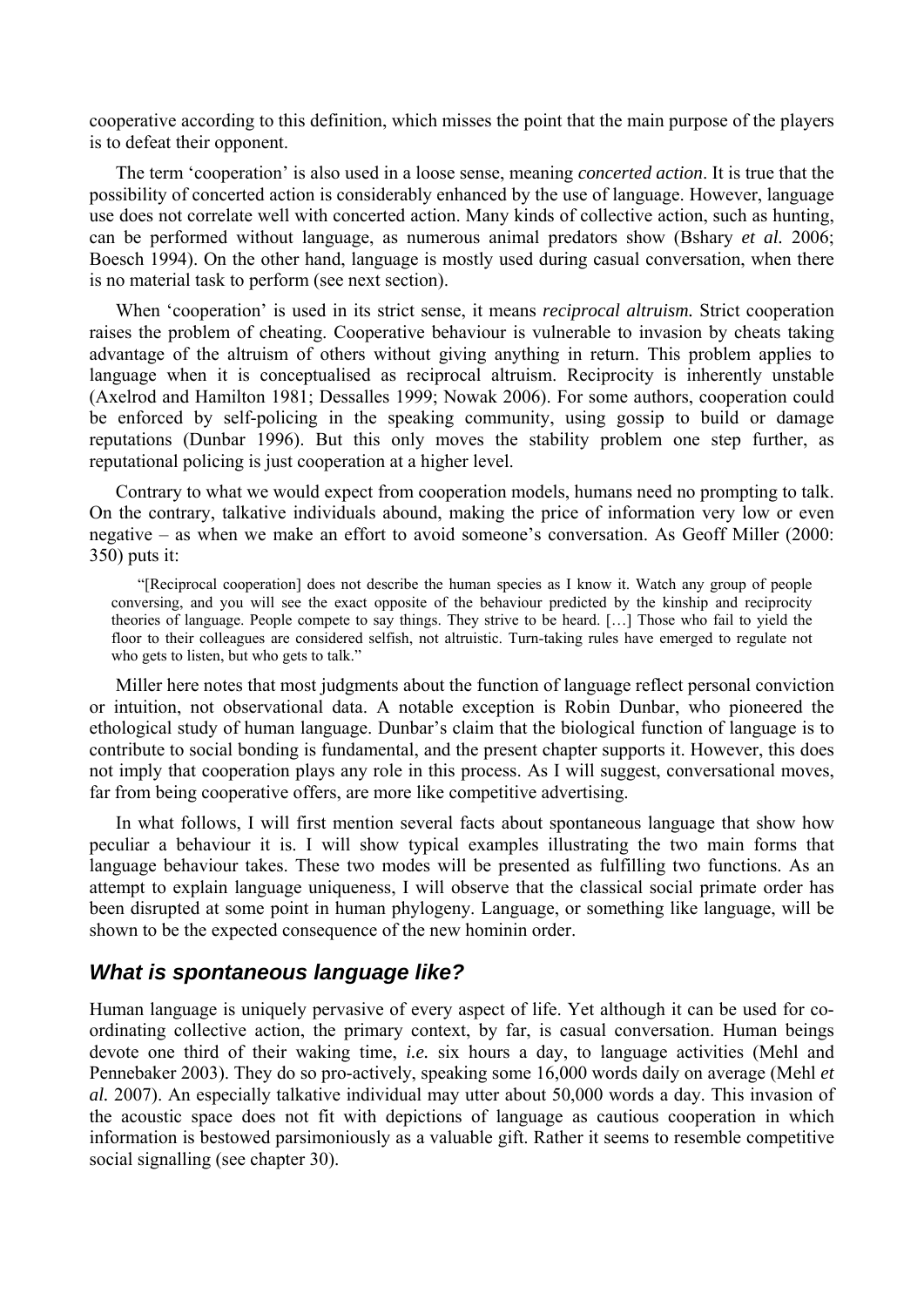Verbal activities can be classified under two main headings: *conversational narratives* and *argumentative discussion* (Bruner 1986: 11; Dessalles 2009). During narratives, individuals draw attention to current or past events that are described in some detail (Norrick 2000). During discussion, individuals point to inconsistencies or suggest ways of increasing logical consistency (Dessalles 2009). Let us examine these two modes in turn.

#### *Spontaneous narrative behaviour*

Until recently, it remained largely unnoticed that spontaneous narratives constitute a massive phenomenon that may occupy up to 40% of conversational time (Eggins and Slade 1997). Conversational narratives assume a characteristic form. One person, the narrator, may hold the floor for several minutes, recounting one situated event. 'Situated' means that the four W's (when, where, what, who) get instantiated. Most narratives are delivered sequentially, in what Deborah Tannen (1984) calls 'story rounds'. In such a round, each story is closely related to the one preceding it.

A fundamental question is: What makes an event narratable? It has been noted that to qualify, an event must be out of the ordinary (Labov and Waletzky 1967; Polanyi 1979). My own work on conversational narratives led me to the conclusion that narratable events must be *unexpected*, every included element contributing to making it seem maximally unexpected (Dessalles 2010; see www.simplicitytheory.org for a theoretical definition of 'unexpectedness'). For instance, recounting that your cousin came to visit you yesterday does not make a story; after all, she might come every day. Likewise, the presence of water in your bathroom is not worth talking about, unless it's a leak or other unexpected event involving water. Conversely, any sufficiently unexpected state of affairs may make a relevant story. This includes events already known to the audience, as unexpectedness can be re-experienced (Norrick 2000: ch.4). The following example shows a typical narrative (from my own corpus, original in French).

- P- I don't know if you heard that… these dolls that were sold a few days ago.
- D- Oh yeah, no no, completely crooked, or whatever.
- P- Crooked, ugly, deformed dolls.
- L- E.T. ?
- D- no no no no
- P- Crooked by nature. And then, the point was not… they were supposed to be adopted by the little girls, with a certificate of adoption, and… it was all the rage, everything disappeared! They didn't… The producers weren't able to match the demand, and one mentioned the case of a fellow who went to England to buy one because his daughter unconditionally wanted a doll like this
- O- [laughs]
- P- and he was unable to find one, [laughs] so for fear that she would get depressed because of that he went abroad to buy it in England!
- M- And there were awful struggles!

In this story, unexpectedness comes from the contrast between the ugliness of the dolls and the fact that girls wanted them so intensely. The narrator's emphasis is on both aspects: the ugliness ("Crooked, ugly, deformed") and the girls' craziness about the dolls ("it was all the rage"), aims at amplifying the contrast as much as possible.

Another crucial (but optional) feature of narratable events is that they arouse *emotion*. People systematically attempt to share emotional events with close acquaintances (Rimé 2005). The following conversation, recorded in a Japanese family, retells a past emotional event (original in Japanese; see full excerpt in Dessalles 2011).

T- Once, when Risa was little, her friend came here. […] And there, just over the railroad crossing… She had left one hour earlier but she hadn't arrived at her home. And then I got the phone call [from her family] saying that she hadn't arrived yet so something had gone wrong. I began to worry about her so I went to the station. And right there, a girl had just got run over.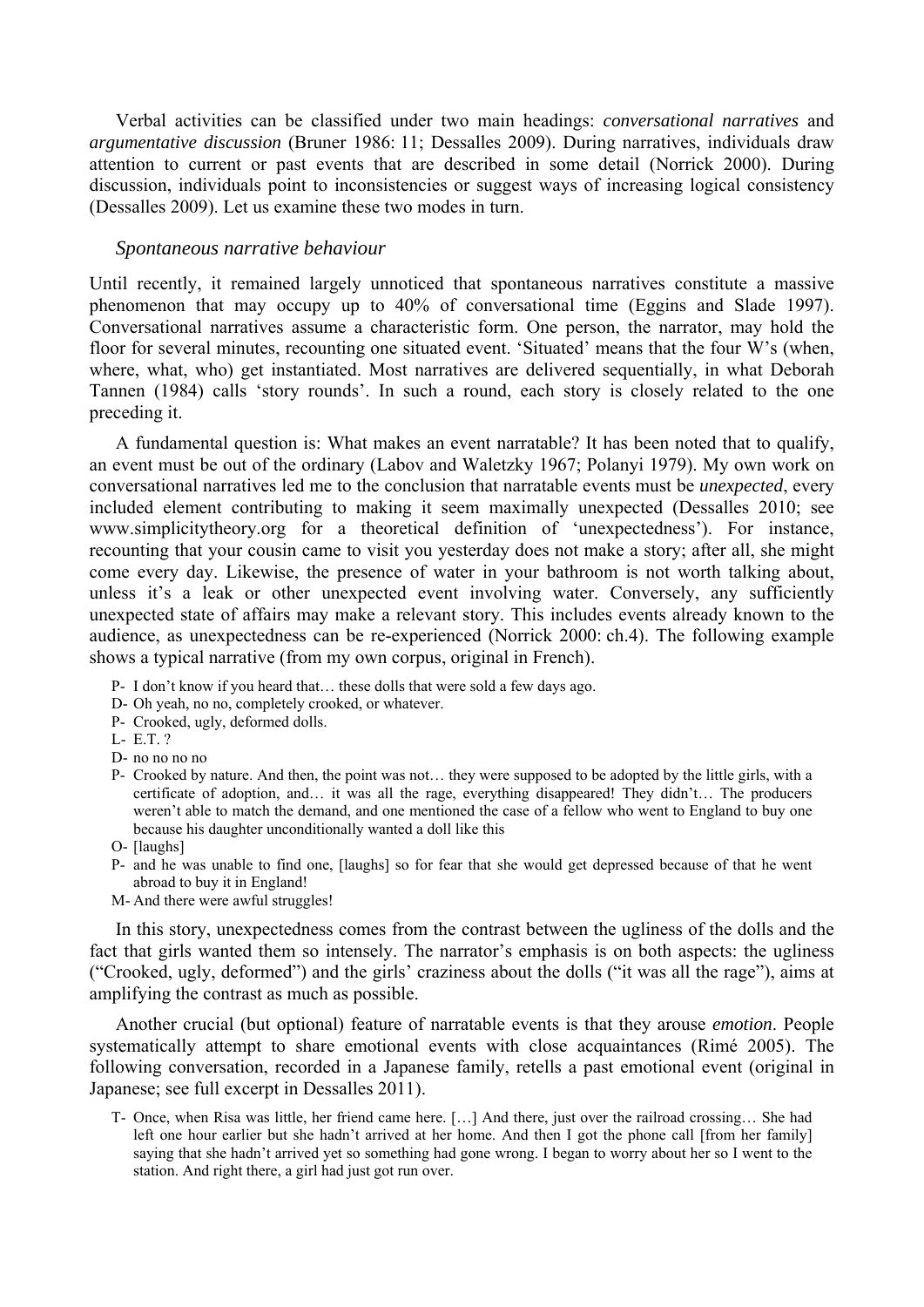$[\ldots]$ 

T- There were a lot of onlookers so I asked them what was going on. And then they said that a girl had been run over and I was like 'Oh my !', you know, I was scared. Then I asked the policeman [whether she was the girl] and then he said he wasn't sure […] so I was afraid it was her. But after that, it turned out to be that she had taken a detour because of the train accident.

The episode, as T experienced it by the time of its occurrence, is emotional by nature, as it deals with the death of a child. Its intensity comes from its unexpectedness: such accidents are rare and usually concern people one does not know (see www.simplicitytheory.org). Emotional unexpected experiences make the best stories. They tend to be shared the very day of their occurrence (Rimé 2005: 90).

Why does *Homo sapiens* feel the urge to share unexpected and emotional experiences? Before considering this issue, let's turn to the other major conversational mode.

#### *Argumentative discussion*

Argumentative discussion makes up the greater share of conversational time. Discussion is what people use language for when they are not telling stories. Unlike narratives, discussions need not deal with situated events. Discussion is nonetheless highly constrained as well.

The fundamental question about spontaneous discussion behaviour is: What makes an issue debatable? The answer is straightforward. Any debatable issue is based on a *contradictory* situation that requires a logical solution (Dessalles 2009). The contradiction may oppose beliefs (epistemic issue) or involve desires (epithymic issue). You may wonder why your colleague is present at work, as you believed she was on holiday in Mexico, and start an epistemic discussion on the topic. You may complain about the fact that the new carpet is red, as you asked for a grey-blue carpet, and start an epithymic discussion to deal with that issue.

The above conversation about the railroad crossing continued with an epistemic discussion (original in Japanese).

- S- Was that a suicide?
- T- Ummm I guess she just got run over. Since she was merely a junior high school student so I'm not sure. Even if she committed suicide, anyway, she was just a junior high school girl.
- S- For a student in junior high school to commit suicide, I guess it means that he or she suffered terrible bullying or was highly addicted to drugs or something.
- T- We don't know whether she committed suicide or she got run over, but I found the article about the accident in the next morning's newspaper.

The suicide hypothesis provides a tentative logical explanation for the accident. The mention of bullying and of drugs is another explanatory attempt, this time to make the girl's suicide logically more consistent.

Why does *Homo sapiens* feel the urge to discuss logical issues with conspecifics?

## *Conversational moves are social signals*

In 1962, the publication of "How to do things with words" (Austin 1962) popularized the idea that language may be just a particular way of performing acts. However, no general theory of action is able to predict that people systematically maximize unexpectedness when retelling an event, or systematically anchor their discussions to some logical inconsistency. As the above example illustrate, most of our conversational moves are not even related to any material task. Contrary to what uninformed authors have conjectured about the function of language, as we mentioned at the beginning of this chapter, language does not systematically deal with important matters. The fact that little girls are prepared to buy crooked dolls is unlikely to change the survival chances of the people involved in the conversation. Most conversations are about futile matters that have no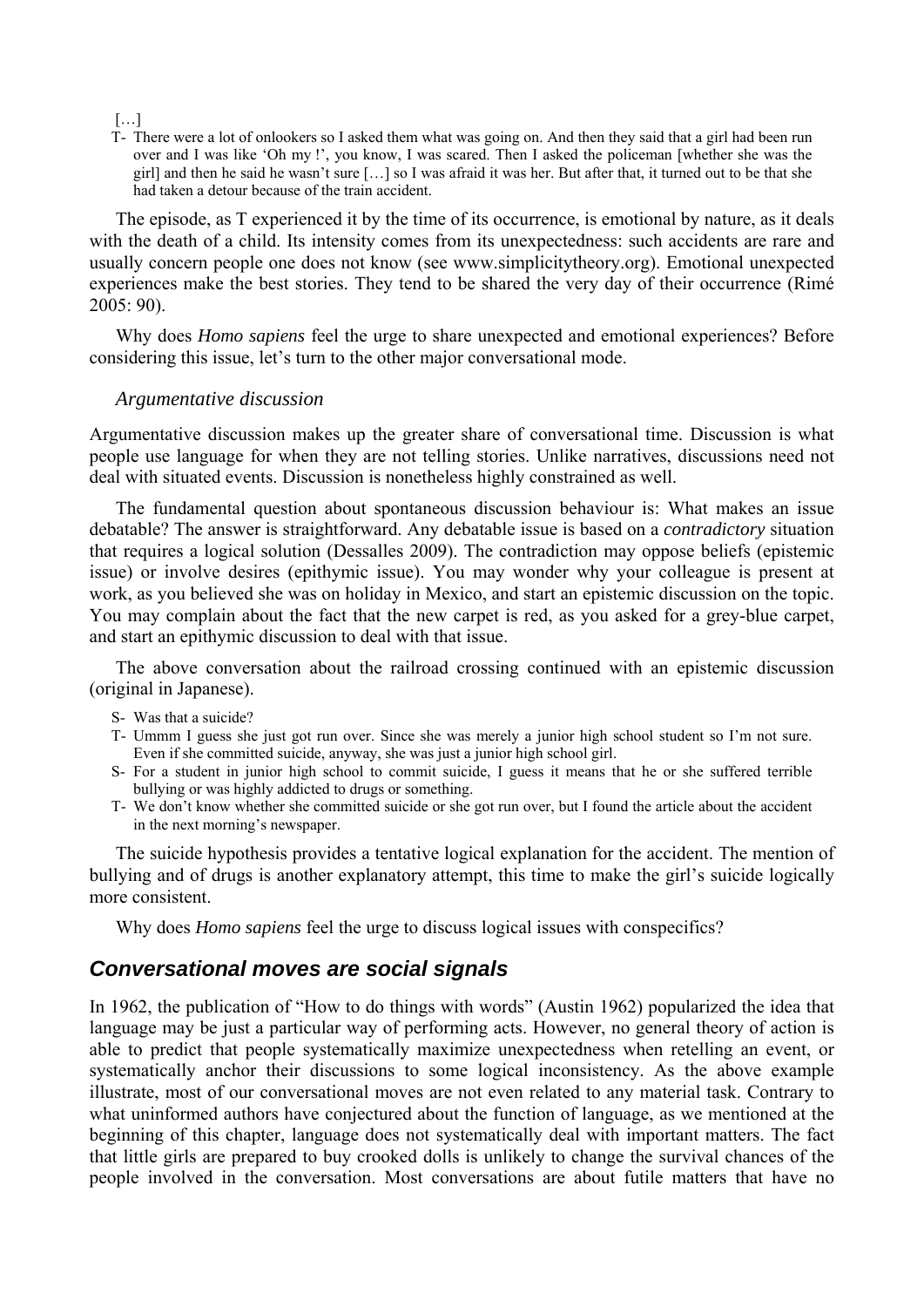tangible bearing on the participants' life. If language has a systematic impact, it is not in the material world.

If talking does not boil down to performing tangible acts, perhaps are we talking just because we enjoy doing so! But any biologically relevant behaviour is under control of the pleasure/displeasure rewarding system. The pleasurable aspect of talking provides no information about the corresponding biological function, beyond the fact that it does exist.

In line with Dunbar's claim about the role of language in establishing and maintaining social bonds, I will propose that human beings choose their friends according to their conversational competence. If we follow this logic, the significance of speech lies, not in its tangible effects *per se*, but in the quality signalled by the performer. *Talking is signalling*. By talking in a relevant way, individuals demonstrate their ability to generate unexpectedness and emotion through narratives; and they show off their ability to deal with logical consistency through discussions. This behaviour seems to be universal in our species (Scalise Sugiyama 2001; Dessalles 2011).

If narrative and argumentative skills are what people assess in their actual or potential friends, several pieces of the puzzle fall into place. We can understand why language is competitive signalling, as individuals are in competition to attract friends. We can also understand why conversational topics are often futile, as the immediate utility of words is not what matters. The fact that people are at least as prone to speak as to listen also now makes sense. We also expect both genders to speak equally (Mehl *et al.* 2007), something that scenarios based on courtship (Miller 2000) or on teaching (Fitch 2004) cannot explain. The importance of generating unexpectedness also accounts for the huge vocabularies found in human languages. Adult human beings can understand tens of thousands of words, a fact that utilitarian theories of language would have a hard time explaining. Since most unexpected situations are rare (see www.simplicitytheory.org), a large vocabulary is needed to describe them when they occur; and as we saw in the excerpt about dolls, precise words are also needed to highlight the contrast on which the unexpectedness is based. Lastly, one understands why conversation is not a strictly dyadic process, as we would expect from reciprocal altruism, but is generally collective (Dunbar *et al.* 1995), as the above excerpts illustrate.

Two points still require an explanation. Why are unexpectedness, emotions and logical consistency so crucial for human sociality? And why are they apparently not so important in other primate species?

## *The demise of the strongest*

Primate societies are in part based on the rights of the strongest. Even if primates, especially chimpanzees, are able to form alliances that may slightly alter the rule, even if females seem to have their say on which male will reign over the community, male reproductive success is strongly correlated with the ability to enforce supremacy through physical coercion. In Darwinian terms, the stakes are maximal. A study in the Budongo free-ranging chimpanzee community in Uganda showed that the top-ranking male, or  $\alpha$ -male, sired 40% of the next generation born in the group; the  $\beta$ -male fathered 20% of the children and the  $\gamma$ -male 7% (Reynolds 2005).

Imagine you are the  $\gamma$ -male. Moving up through the hierarchy is risky. You have to defeat in battle individuals that in the past proved stronger than you. You will think twice before venturing to challenge them. To help you in this choice, big males engage in displays that allow you to gauge their strength. Now imagine that the rule of the game is slightly changed: you may use a weapon, such as a sharp stick or a big stone, to kill the male next up in rank while he is sleeping or when his back is turned. There is a fantastic payoff for the  $\gamma$ -male to do so: he will get 20% of the Darwinian prize instead of only 7%. For an unknown reason, despite their ability to use tools (but see Gruber *et al.* 2011) and to throw stones (Osvath 2009), chimpanzees don't kill using surprise. Murder does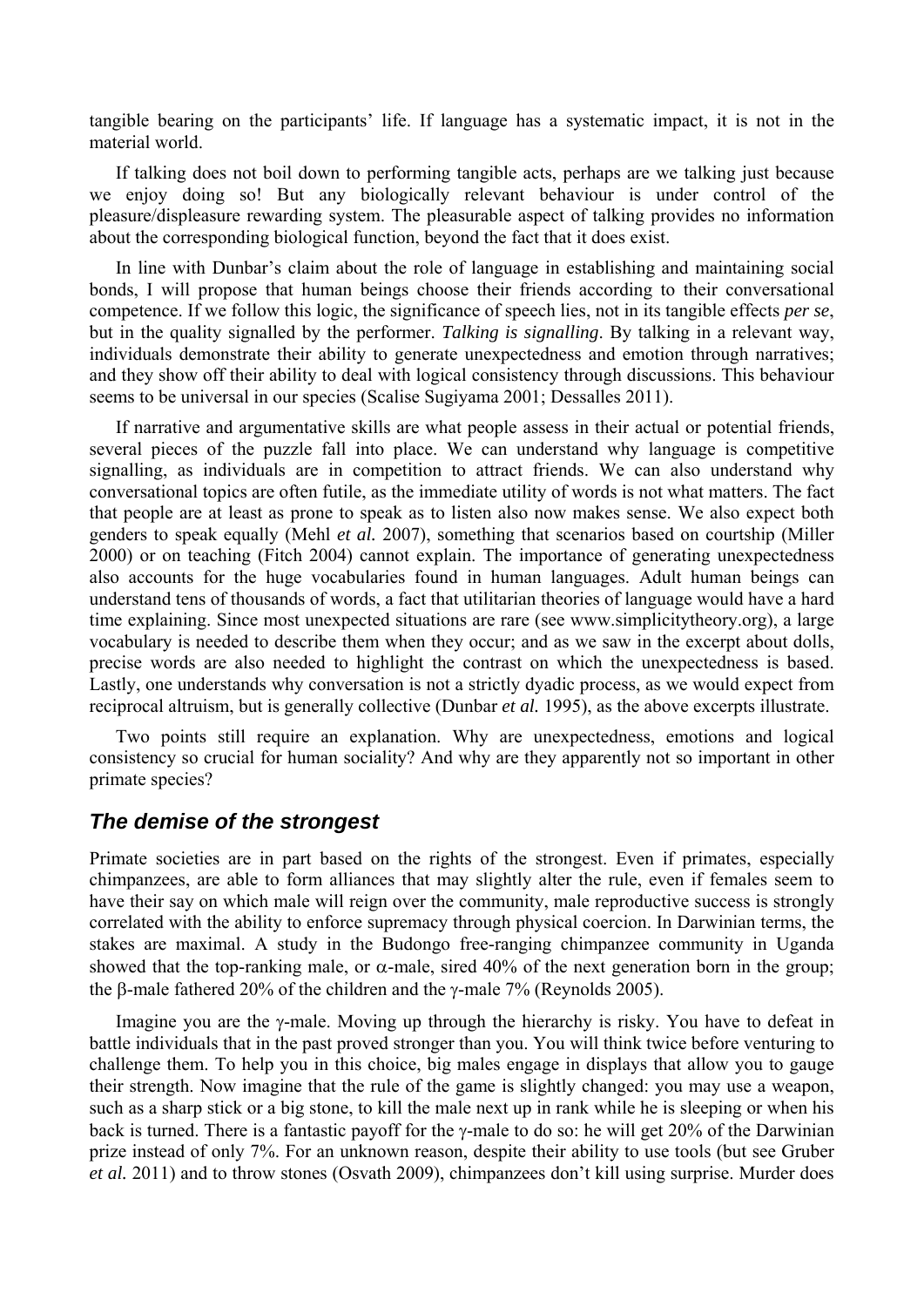exist among chimpanzees, but only using bare teeth (Reynolds 2005: 154). Once, for whatever reason, easy killing became possible among our hominin ancestors, the absolute right of the strongest instantaneously became obsolete.

Since the possibility of risk-free killing is universal and systematic in our species, we know for sure that the preceding story did happen at some point in hominin phylogeny. Dating the use of lethal weapons such as stones and sticks is difficult, as it may *not* have resulted in significantly increased violence (Wrangham *et al.* 2006). Easy murder may be at least as old as *Homo*. Weapon transportation is one of the reasons that have been invoked to explain why hominin bipedal locomotion evolved, despite its poor energetic efficiency (Boehm 2000: 181). If we push the hypothesis to the extreme, the use of weapons to resist (or enable) risk-free killing within the community might be concomitant with the divergence of the hominin lineage. Note that this hypothesis differs from the classical "man-the-killer" schema (Dart 1953), as we are speaking here of increased *within-group* killing risk. At the other extreme, the fact that easy killing using weapons could have a recent, purely cultural origin can be excluded. Murder and killing threats are ubiquitous and universal in our species (Hill *et al.* 2007). Considering the Darwinian stakes of resisting coercion and of suppressing competitors, both within and between the sexes, it is unthinkable that weapons were not used for these purposes by our ancestors as they are used in contemporary societies.

The advent of weapons, whenever that occurred, may not have increased the overall level of violence. But it would have had a dramatic impact on the pre-existing social order, leading to a new balance of power. As soon as safe killing is possible, top-ranking individuals become the designated target of subordinates. As a result, we expect an inverted hierarchy (Boehm 2000; Knight, *this volume*), in which each individual submits to the group and avoids showing any desire for dominance. We also expect allies to be selected using different criteria. Physical strength is no longer an asset. What, then, should be the qualities of greatest value in a friend?

## *From muscle to information displays*

Most readers of this book live in integrated societies where police and justice deter potential killers from taking their life. They might forget that in a typical hominin context, the only valid life insurance is to have friends. Individuals must sleep, and they happen to have their back turned to potential murderers. Only friends may offer protection against actual killing and death threats. Those who fail to get appropriate protection from friends are more likely to get intimidated, exploited and even killed by those who have been more successful in the social game.

This new social order turns out to be an efficient one, as human societies are not significantly more violent than primate communities (Wrangham *et al.* 2006). It's simply that the rules of the game have changed: information has replaced muscle as the principal social asset. In the risk-free killing context of hominin societies, ideal friends must have are these qualities:

- (Q1) They anticipate danger and help you avoid being taken by surprise.
- (Q2) They are not themselves a danger to you.
- (Q3) They are ready to share time with you.

These criteria are automatic consequences of the possibility of easy killing: one needs friends to be protected. Any other qualities we may think of, such as being a good cooperator, being courageous, being intelligent or being efficient in some specific skills such as hunting, are of subordinate importance in comparison with the three qualities above.

In the context that followed the transition to risk-free killing, it became crucial not only to attract friends, but also to be accepted as a friend. The logical consequence is that individuals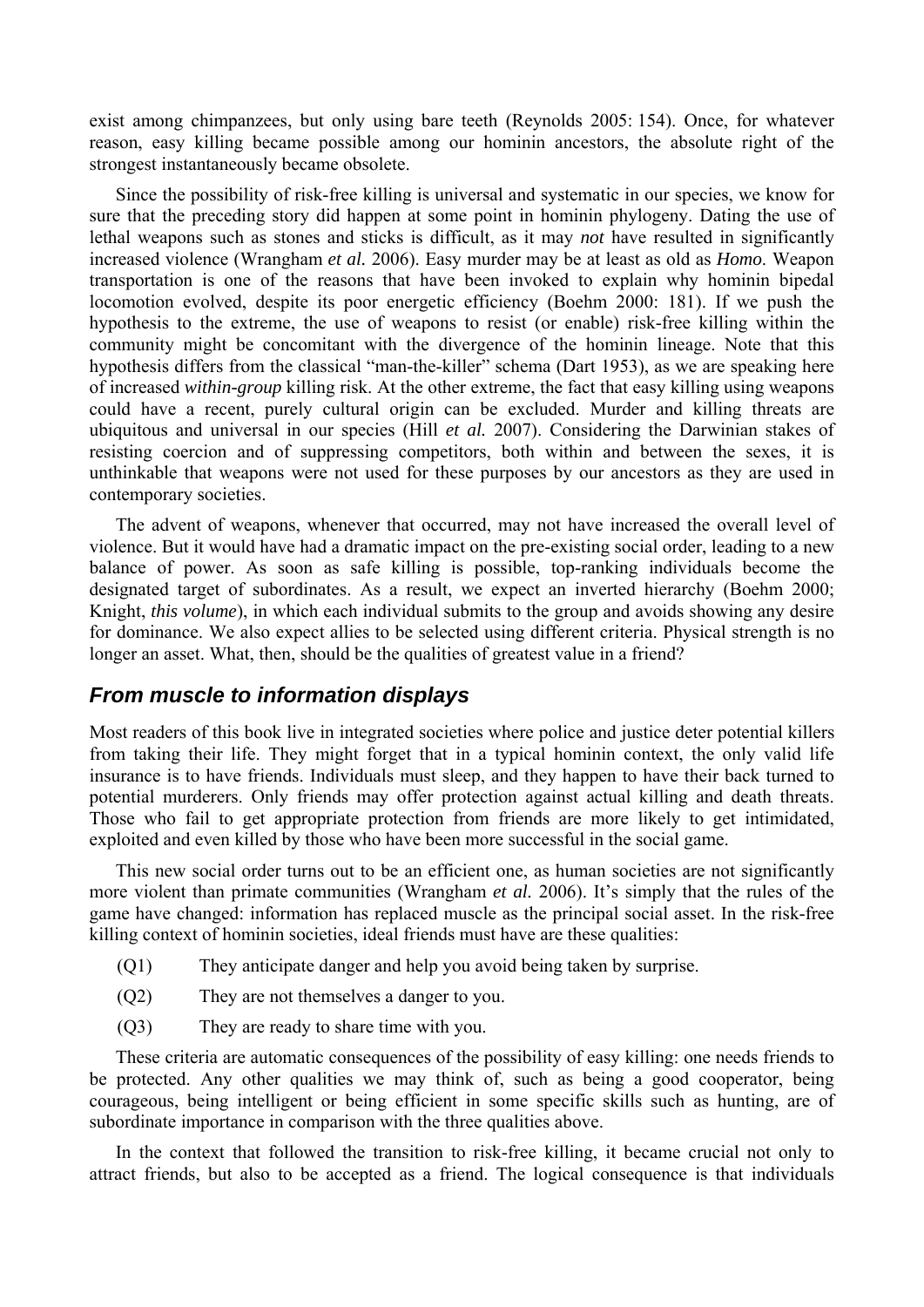displayed qualities (Q1)-(Q3). My suggestion is that that the human form of communication, or rather one of its previous forms such as protolanguage (Bickerton 1990), emerged in that context.

How far does language fit this display function? Let's consider narrative behaviour first. As illustrated above, every element in a conversational narrative is designed to make the reported event maximally unexpected and emotional (note that unexpectedness doesn't need to be experienced in real time; see www.simplicitytheory.org for a theoretical definition of unexpectedness). This property of human narrative is not fortuitous.

Unexpectedness is the only reliable indicator of danger when danger comes from other members of one's own species. Animal species can evolve to delineate and anticipate external danger such as predators. Individuals instinctively know or learn where and when their lives are at risk. But when danger comes from group mates, it cannot be so easily circumscribed. To what extent can one guard against murder? It is difficult for potential murderers to prepare their act without interfering with the normal course of events. Attending to any unexpected modification of the surrounding world is the best available strategy for potential victims to avoid being caught by surprise.

Permanent alertness is not sufficient. To survive in an easy killing context, one must surround oneself with vigilant friends. To appear as ideal friends, individuals of our species, and presumably in earlier hominin species as well, take every opportunity, even the most futile ones, to show off their ability to spot unexpected events. Human infants, by the age of 9 months, begin to point to unexpected things (Carpenter *et al.* 1998) and then do so systematically through adulthood. Declarative pointing is not known to exist in other species (Tomasello 2006) or is far from being systematic. The closest behavior is the alarm call, when not directed toward kin (Zuberbühler 2006). Unlike alarm calling, the human propensity to signal unexpectedness is not bound to any specific class of events. Animals are sometimes curious about certain classes of events, but they make no systematic attempts to share their curiosity (Tomasello 2006). This refutes the idea that the communication of information would require special cognitive prerequisites such as some form of "theory of mind". If pointing to unexpectedness was advantageous to the pointing individual, animals would do it systematically, even by reflex.

The communication of unexpectedness through narratives or even through pointing gestures matches the display of quality (Q1): in an easy killing context, one is more prone to become acquainted with individuals who are able to spot unexpected states of affairs, rather than with individuals who are blind to novelty, to unusualness, to exceptions or to coincidences. The former individuals are subjectively perceived as interesting and the latter as boring (Polanyi 1979). According to Rimé (2005: 177):

Whoever knows about some news, such as an emotional event affecting a third party, holds a key to the extraordinary, since any emotional event by definition involves a dimension of novelty or of unexpectedness. We already discussed the fascination triggered by such events. By communicating information about such an event to others, one gets an opportunity to exert this fascination on them. One is sure, therefore, to elicit their best interest, and to attract to one's own person the greatest attention. And we exist to a very large extent through the attention we receive (original in French).

Our unique attraction for unexpected events and for those able to signal them makes perfect sense if language is used to show off one's ability to anticipate danger. It reveals that our ancestors could survive because they chose alert friends and because they demonstrated their own alertness to those friends.

As the railroad crossing example illustrates, the unexpected events that humans share in narratives are often emotional ones. Why are we actively seeking to share our emotions in minute detail with conspecifics? The answer is not straightforward, as emotional communication seems to have only drawbacks. It reveals our weaknesses and it makes us predictable. It is expected to lower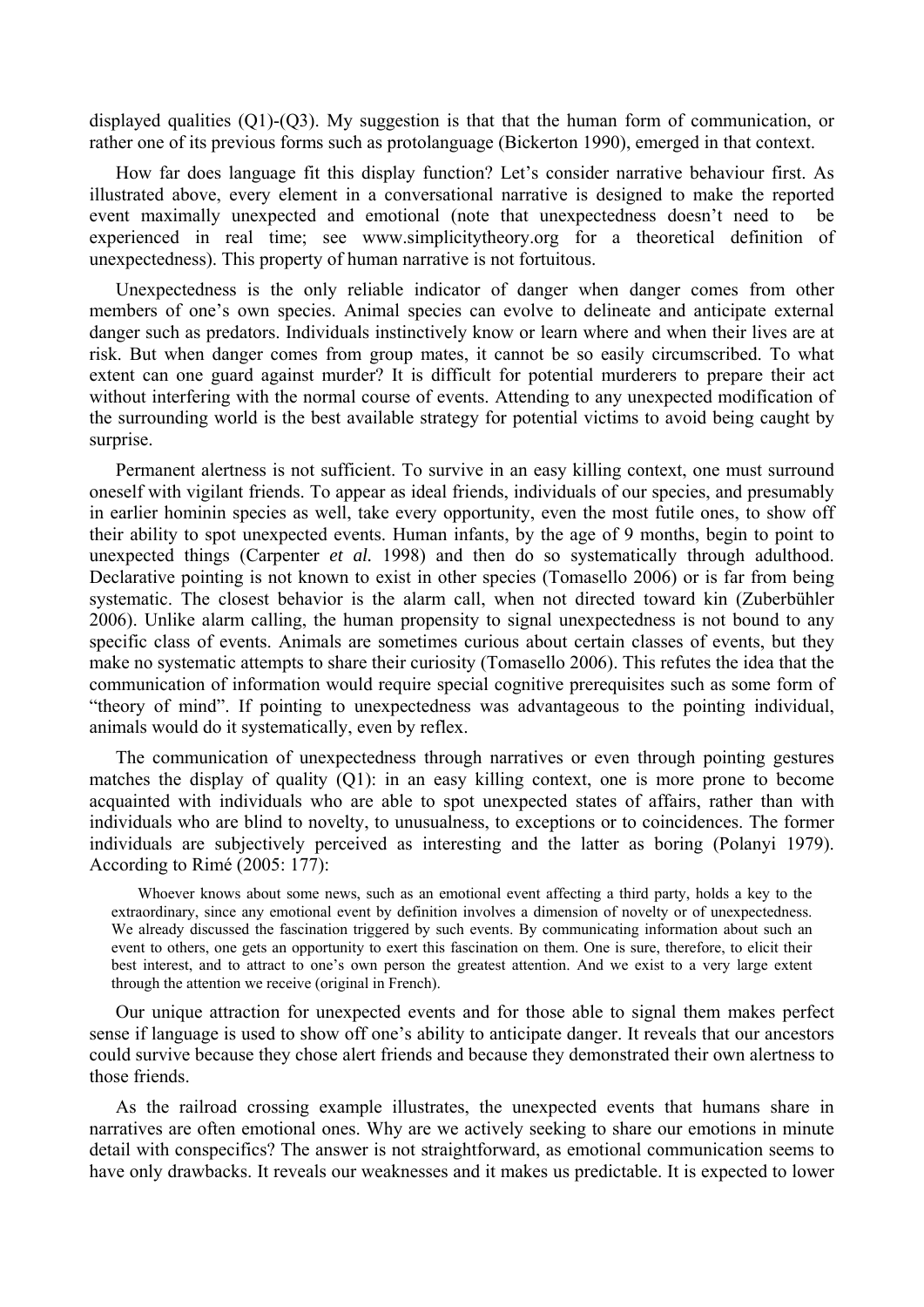our value on the friendship 'market' and to limit our freedom. What we observe is the exact contrary! As Rimé (2005: 130) puts it:

The more a person confides in another about intimate events, the more the listener will express affection for her. It also works the other way around: those who confide about themselves develop affection for those who listen to them. (original in French)

There is something paradoxical in the fact that revealing our intimate preferences and sometimes our vulnerability can make us socially attractive. The paradox disappears if one realizes that by sharing our emotions, one displays quality (Q2). Ideal friends, in an easy killing context, should be predictable. This may be the reason why emotion sharing is so prevalent in human spontaneous communication. By sharing emotional events, one makes oneself perfectly readable and predictable to close acquaintances. This behaviour makes sense if it is a way to demonstrate one's reliability and dispel any suspicion that one could be a threat to them.

People not only recount experiences. They also engage in sometimes lengthy discussions. These discussions deal with inconsistencies concerning either beliefs or desires. Elsewhere, I surmised that discussion emerged as an anti-liar device (Dessalles 1998). There is a danger that individuals distinguish themselves by lying about their supposedly unexpected experiences. One possible protection against a lie is to restrict communication to checkable events. This is presumably the form of communication for which protolanguage was best suited (Dessalles 2008). The other protection against liars consists in checking the consistency of their testimony. In our species, individuals not only take every opportunity to check the logic of what they hear or see, but they do it publicly. The corresponding ability has turned into a fourth quality that ideal friends should have:

(Q4) Ideal friends are able to detect inconsistencies or to restore consistency.

Conversely, individuals who lack the ability to reason logically are easily deceived and can easily be taken by surprise. Conversational discussions, even when they are about futile topics, would be the manifestation of the tendency to display (Q4). The human capability to deal with displaced reference and with abstract ideas can also be related to the selection pressure created by (Q4) (Dessalles 2008; 2009).

# *Discussion*

In this chapter, I outlined a scenario in which giving honest information to conspecifics, as humans do in spontaneous conversation, is a profitable strategy, not only for listeners, but primarily for speakers. The scenario has two strong points: it shows how language can be an "evolutionarily stable strategy" (ESS) (Dessalles 2010) and it is consistent with the way language is universally used in our species. By contrast, cooperative scenarios fail to explain why most conversational subject matters are futile or inconsequential for addressees' survival. They do not explain either why spontaneous talk is directed almost without discrimination toward several individuals simultaneously, with no expectation of reciprocity (Dunbar *et al.* 1995). The scenario developed in this chapter also explains several important aspects of language that are not addressed by alternative explanations or that are at odds with them.

- o *Inconsequentiality.* The fact that any unexpected situation can be taken as an excuse to prove one's vigilance explains why most conversations are about futile matters.
- o *Vocabulary size*. The fact that communication is about unexpected situations, which are by definition rare, contributes to explaining why vocabularies are large and not limited to a few dozen words.
- o *No sex difference*. Contrary to models that link language to courtship (Miller 2000), the present model excludes any significant difference in the use of language according to gender, a fact that observation confirms (Mehl *et al.* 2007).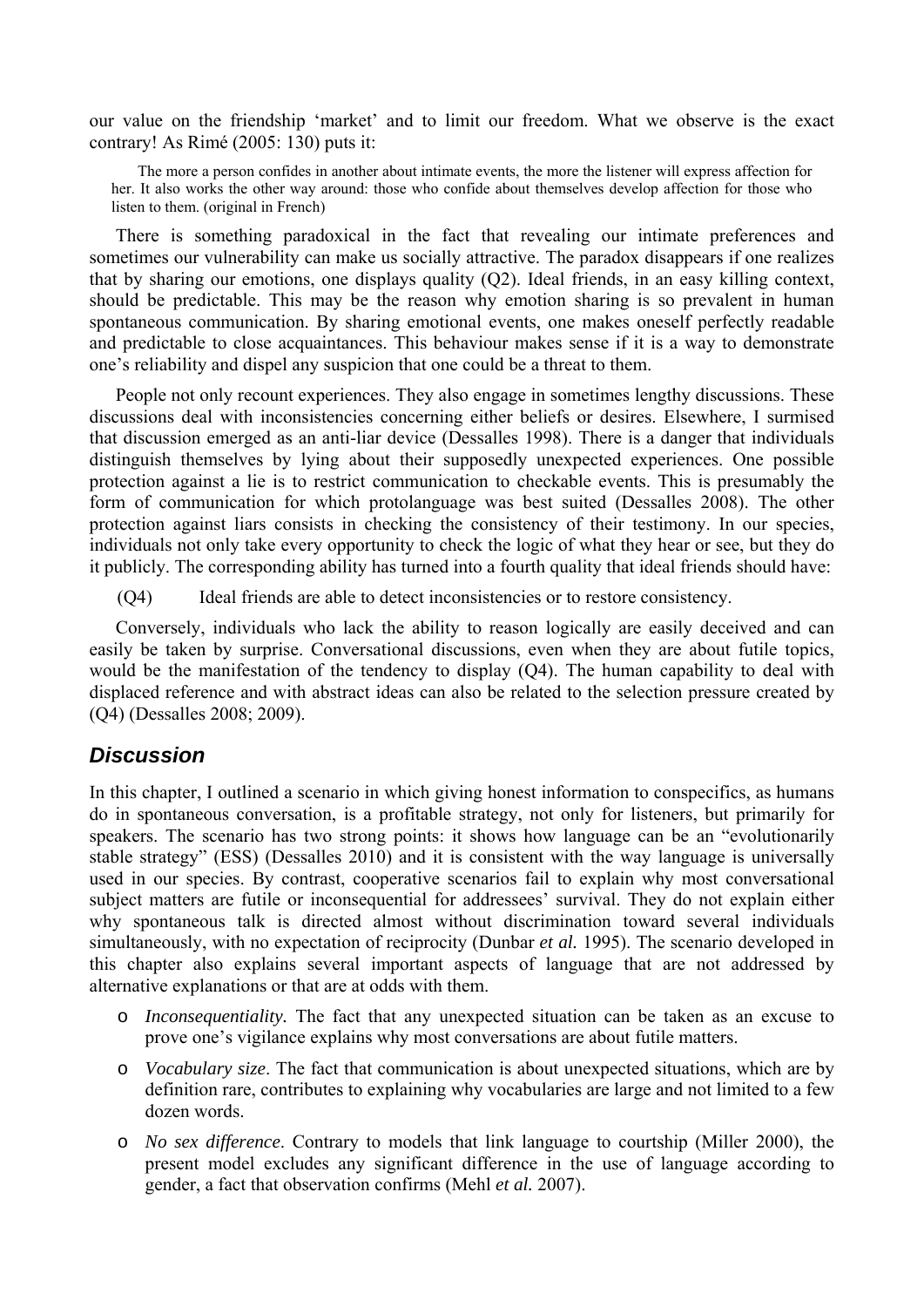o *Prosociality*. Human beings are known to differ from other primates by their prosocial attitudes towards conspecifics (Warneken and Tomasello 2006). Instead of attributing this difference to proximal causes such as education or norms (Rachlin 2002; Tomasello 1999), the present model contributes to showing that prosocial attitudes can be beneficial in the easy killing environment that our ancestors experienced for the first time. This explanation is compatible with models of competitive helping (Barclay 2011).

Scenarios of the evolutionary emergence of language are often considered speculative, as if there were a large set of equally likely alternatives to choose from. Indeed, various models have addressed aspects of the problem (some are listed in Johansson, *this volume* and in Knight, *this volume*). However, the present scenario has a rare feature, which is to show how language behaviour (conversation) can be an ESS. Its main hypothesis, the fact that our lineage differs from other species in the possibility of risk-free killing, is a plausible one, as it is known that weapons have been available to hominins for a long time.

As it stands, the model provides a selection pressure for language. However, it does not by itself predict all aspects of language, including syntax and the prevalence of argumentative discussion in conversations. Elsewhere (Dessalles 2009), I tried to delineate and to justify a three-phase evolutionary development for language. In the first phase, communication is bound to the here-andnow. Pointing gestures and isolated words are locally optimal for this function. In a second phase, hominins of our lineage acquire the ability to combine meanings. This second phase is characterized by the use of protolanguage (*i.e.* syntaxless word strings) (Bickerton 1990) which is locally optimal for an almost-here-almost-now form of communication. The third phase concerns our own species. Our ancestors acquired the ability to oppose mental representations. This opened the way to negation and argumentation, which evolved primarily as an anti-liar device. Syntax (as a way to express logical predicates) and recursion (as a way to determine predicates' arguments) evolved as tools in support of discussion behaviour.

The model offers many testable consequences. The most obvious is the obligatory link between communication and social bonding. Nowadays, this link can be observed in the functioning of social networks on the Web. On social news networks like Digg or Twitter, social links crucially depend on the freshness and originality of the news (Lerman and Gosh 2010; Kwak *et al*. 2010). This emerging collective behavior might be an indirect consequence of a tendency deeply rooted in our biology, which dates back to the time when human beings became a deadly threat to each other.

The development of the present model was dictated (1) by the urge to find a selection pressure for language (how does speaking benefit speakers?) and (2) with a view to explaining language behaviour *as it is* and not as we might imagine it. Language is a disproportionate behavior that requires much of our brain resources, much effort to acquire narratable information and much of our time to tell it. I submit that this unique biological development, and presumably some other proper features of the human species, can be linked to the use of deadly weapons, a behavioural trait that characterizes *Homo sapiens* and probably some other hominin species. It relies on the hypothesis that teaming up with informative individuals brings additional protection by diminishing the chances of being killed by surprise.

## *References*

- Austin, John L. (1962). *Quand dire, c'est faire.* Paris: Seuil (How to do things with words, Oxford Univ. Press), ed. 1970.
- Axelrod, Robert & Hamilton, William D. (1981). 'The evolution of cooperation', *Science*, *211* (4489), 1390-1396. Available at: http://www.cdnresearch.net/pubs/others/axelrod\_ham\_1981.pdf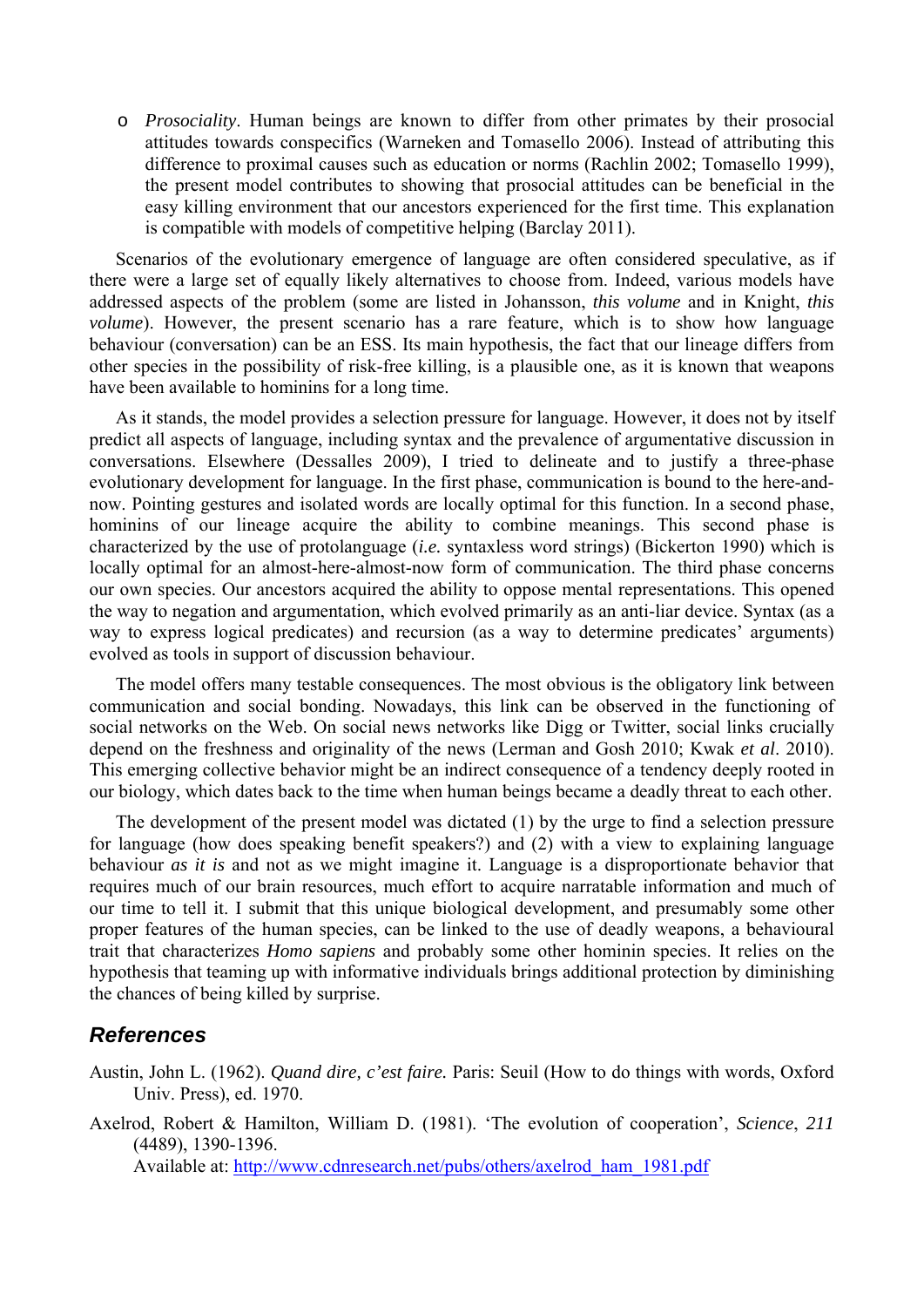- Barclay, Pat (2011). 'Competitive helping increases with the size of biological markets and invades defection', *Journal of Theoretical Biology*, *281*, 47-55.
- Bickerton, Derek (1990). *Language and species.* Chicago: University of Chicago Press.
- Bickerton, Derek (2009). *Adam's tongue How humans made language, how language made humans.* New York: Hill & Wang.
- Boehm, Christopher (2000). *Hierarchy in the forest: The evolution of egalitarian behavior.* Harvard, MA: Harvard University Press.
- Boesch, Christophe (1994). 'Hunting strategies of Gombe and TaÏ Chimpanzees', in R. W. Wrangham, W. C. McGrew, F. B. M. de Waal & P. G. Heltne (Eds.), *Chimpanzee cultures*, 77-91. Harvard University Press.
- Brinck, Ingar (2004). 'Towards an explanation of the evolution of language', in , *Coevolution of Language and Theory of Mind*. Interdisciplines: electronic conference. Available at: http://www.interdisciplines.org/coevolution/papers/6/10# 10
- Bruner, Jerome (1986). *Actual minds, possible worlds.* Cambridge, MA: Harvard University Press.
- Bshary, Redouan, Hohner, A., Ait-El-Djoudi, K. & Fricke, H. (2006). 'Interspecific communicative and coordinated hunting between groupers and giant moray eels in the red sea', *PLoS Biology*, *4*, e431.
- Carpenter, Malinda, Nagell, Katherine & Tomasello, Michael (1998). 'Social cognition, joint attention, and communicative competence from 9 to 15 months of age', *Monographs of the Society for Research in Child Development*, *255* (63), 1-143. Available at: http://www.eva.mpg.de/psycho/staff/carpenter/pdf/Carpenter\_et\_al\_1998\_monograph1.pdf
- Carruthers, Peter (1996). *Language, Thought and Consciousness.* Cambridge, MA: Cambridge University Press.
- Castro, Laureano, Medina, Alfonso & Toro, Miguel A. (2004). 'Hominid cultural transmission and the evolution of language', *Biology and philosophy*, *19*, 721-737. Available at: http://www.springerlink.com/content/k632253245258105/
- Corballis, M. C. & Suddendorf, T. (2007). Memory, time and language. In C. Pasternak (Ed.), *What makes us human*, to appear. Oxford: Oneworld.
- Dart, Raymond A. (1953). 'The predatory transition from ape to man', *International Anthropological and Linguistic Review*, *1* (4). Available at: http://www.users.muohio.edu/erlichrd/350website/classrel/dart.html
- Dessalles, Jean-Louis (1998). 'Altruism, status, and the origin of relevance', in J. R. Hurford, M. Studdert-Kennedy & C. Knight (Eds.), *Approaches to the evolution of language: Social and cognitive bases*, 130-147. Cambridge: Cambridge University Press. Available at: http://www.dessalles.fr/papers/Dessalles\_96122602.pdf
- Dessalles, Jean-Louis (1999). 'Coalition factor in the evolution of non-kin altruism', *Advances in Complex Systems*, *2* (2), 143-172. Available at: http://www.dessalles.fr/papers/Dessalles\_99091402.pdf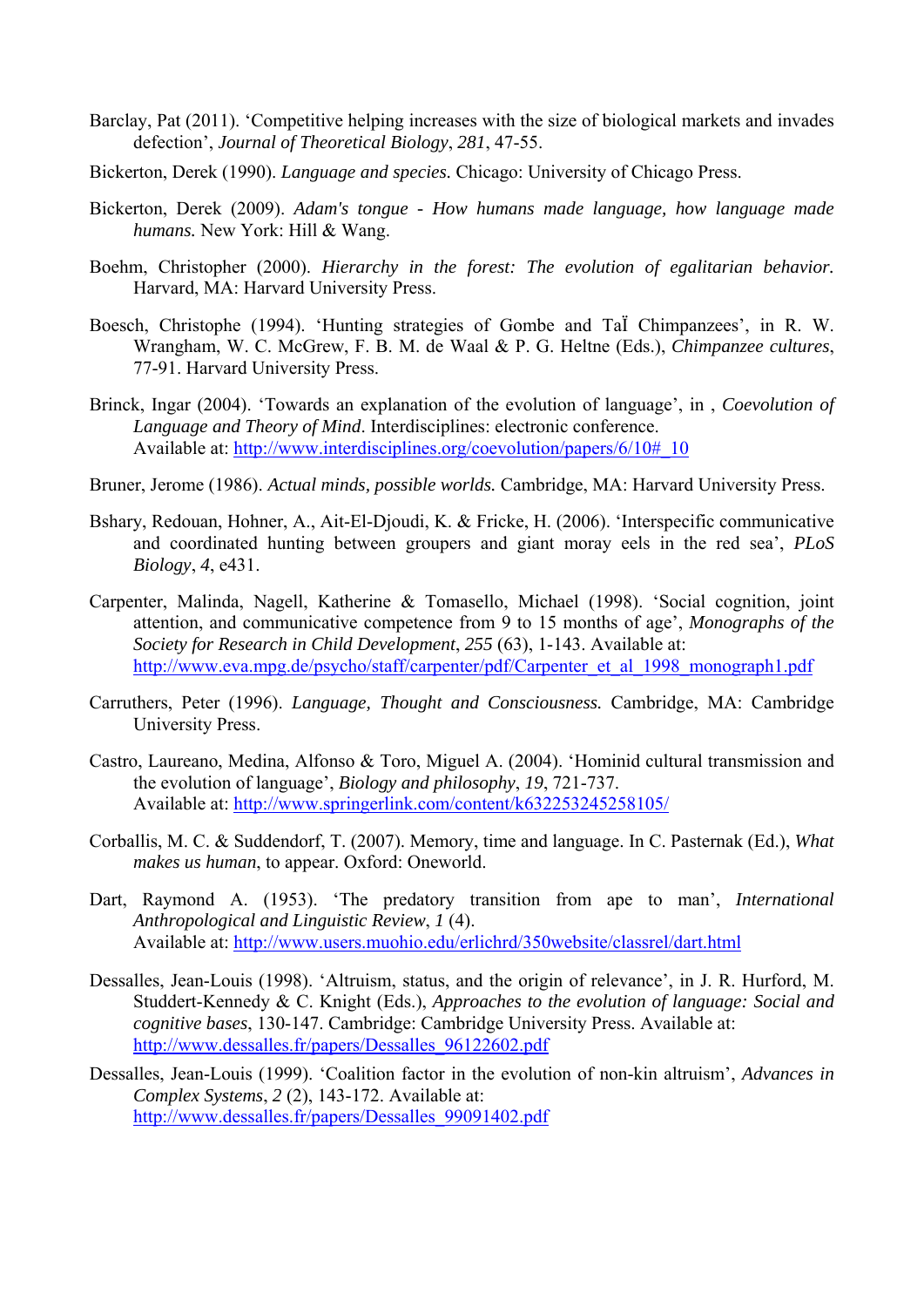- Dessalles, Jean-Louis (2008). 'From metonymy to syntax in the communication of events', *Interaction Studies*, *9* (1), 51-65. Available at: http://www.dessalles.fr/papers/Dessalles\_07011503.pdf
- Dessalles, Jean-Louis (2009). *Why we talk The evolutionary origins of language (2nd edition).* Oxford: Oxford University Press. http://www.dessalles.fr/WWT/
- Dessalles, Jean-Louis (2010). *Providing information can be a stable non-cooperative evolutionary strategy.* Paris: Technical Report Telecom ParisTech 2010D025. Available at: http://service.tsi.telecom-paristech.fr/cgi-bin/valipub\_download.cgi?dId=223
- Dessalles, Jean-Louis (2010). 'Have you anything unexpected to say? The human propensity to communicate surprise and its role in the emergence of language', in A. D. M. Smith, M. Schouwstra, B. de Boer & K. Smith (Eds.), *The evolution of language - Proceedings of the 8th International Conference (Evolang8 - Utrecht)*, 99-106. Singapore: World Scientific. Available at: http://www.dessalles.fr/papers/Dessalles\_10012804.pdf
- Dessalles, Jean-Louis (2011). 'Sharing cognitive dissonance as a way to reach social harmony', *Social Science Information*, *50* (1), 116-127. Available at: http://www.dessalles.fr/papers/Dessalles\_10061804.html
- Dunbar, Robin I. M., Duncan, N. & Nettle, Daniel (1995). 'Size and structure of freely forming conversational groups', *Human nature*, *6* (1), 67-78.
- Dunbar, Robin I. M. (1996). *Grooming, gossip, and the evolution of language.* Cambridge: Harvard University Press.
- Eggins, Suzanne & Slade, Diana (1997). *Analysing casual conversation.* London: Equinox.
- Fitch, W. Tecumseh (2004). 'Evolving honest communication systems: Kin selection and 'mother tongues'', in D. K. Oller & U. Griebel (Eds.), *The evolution of communication systems: a comparative approach*, 275-296. Cambridge, MA: MIT Press. Available at: http://www.st-andrews.ac.uk/~wtsf/downloads/Fitch2004MotherTongues.pdf
- Gärdenfors, Peter & Warglien, Massimo (2006). 'Cooperation, conceptual spaces and the evolution of semantics', in P. Vogt, Y. Sugita, E. Tuci & C. Nehaniv (Eds.), *Symbol grounding and beyond*, 16-30. Berlin: Springer. Available at: http://www.lucs.lu.se/peter.gardenfors/Articles/Coopandsem.doc
- Grice, H. Paul (1975). 'Logic and conversation', in P. Cole & J. L. Morgan (Eds.), *Syntax and semantics, vol. III: Speech acts*, 41-58. New York: Academic Press. Available at: http://www.sfu.ca/~jeffpell/Cogs300/GriceLogicConvers75.pdf
- Gruber, Thibaud, Muller, Martin N., Reynolds, Vernon, Wrangham, Richard W. & Zuberbühler, Klaus (2011). 'Community-specific evaluation of tool affordances in wild chimpanzees', *Scientific Reports*, *1* (128). Available at: http://www.nature.com/srep/2011/111103/srep00128/full/srep00128.html
- Györi, Gábor (1997). 'Cognitive archaeology: a look at evolution outside and inside language', in R. Blench & M. Spriggs (Eds.), *Archaeology and language I - Theoretical and methodological orientations*, 43-52. London: Routledge.
- Hill, Kim, Hurtado, A. M. & Walker, R. S. (2007). 'High adult mortality among Hiwi huntergatherers: Implications for human evolution', *Journal of Human Evolution*, *52*, 443-454.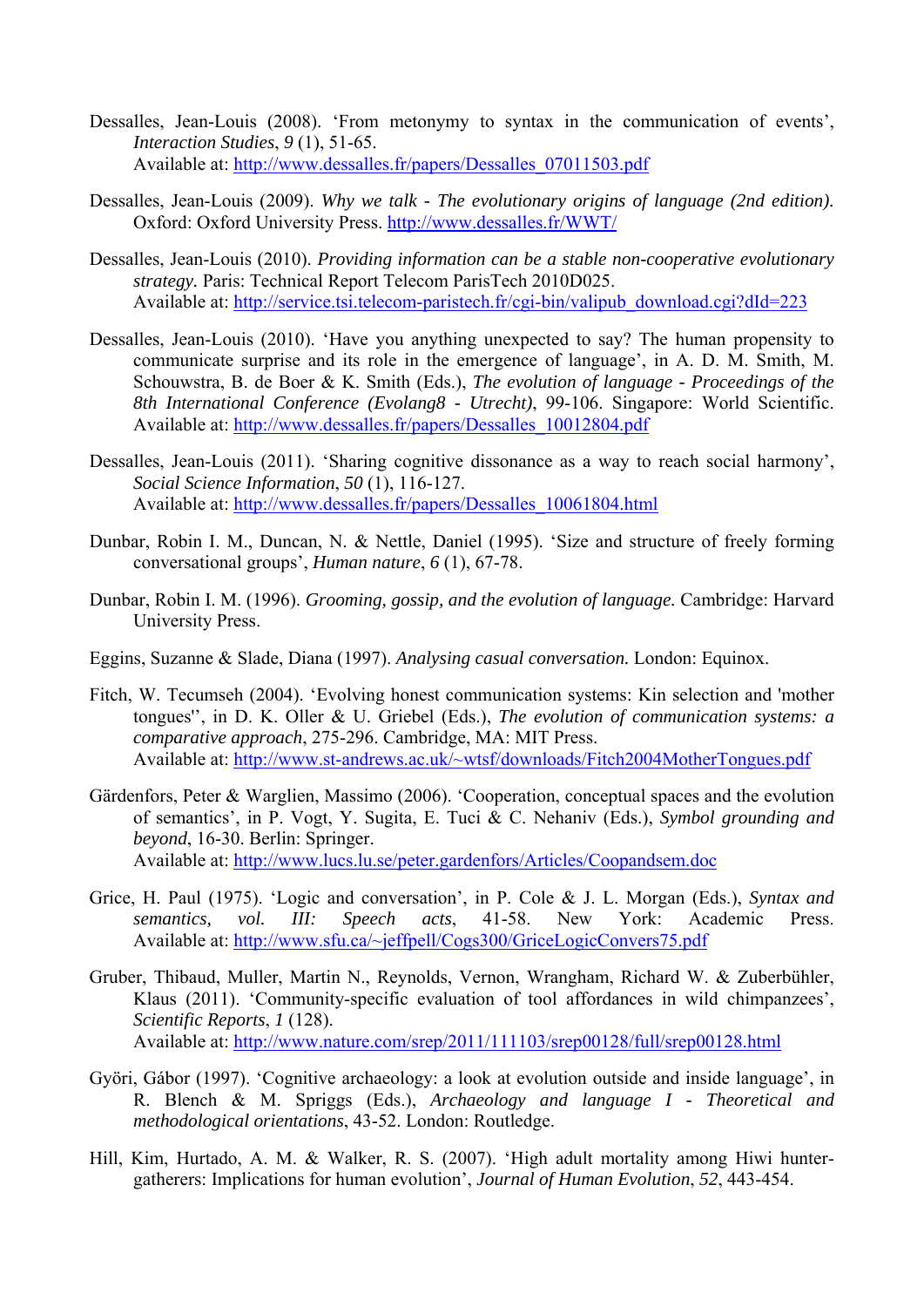- Kwak, Haewoon, Lee, Changhyun, Park, Hosung & Moon, Sue (2010). 'What is Twitter, a social network or a news media ?', in , *Proceedings of the 19th International World Wide Web (WWW) Conference*, 591-600. Raleigh NC: ACM. Available at: http://an.kaist.ac.kr/~haewoon/papers/2010-www-twitter.pdf
- Labov, William & Waletzky, Joshua (1967). 'Narrative analysis: Oral versions of personal experience', in J. Helm (Ed.), *Essays on the verbal and visual arts*, 12-44. Seattle, WA: University of Washington Press. Available at: http://www.clarku.edu/~mbamberg/LabovWaletzky.htm
- Lerman, Kristina & Ghosh, Rumi (2010). *Information contagion: An empirical study of the spread of news on digg and twitter social networks.* Proceedings of 4th International Conference on Weblogs and Social Media (ICWSM).
- Mehl, Matthias R. & Pennebaker, James W. (2003). 'The sounds of social life: A psychometric analysis of students' daily social environments and natural conversations', *Journal of Personality and Social Psychology*, *84* (4), 857-870.
- Mehl, Matthias R., Vazire, Simine, Ramírez-Esparza, Nairán, Slatcher, Richard B. & Pennebaker, James W. (2007). 'Are women really more talkative than men?', *Science*, *317*, 82.
- Miller, Geoffrey F. (2000). *The mating mind.* New York: Doubleday.
- Norrick, Neal R. (2000). *Conversational narrative: storytelling in everyday talk.* Amsterdam: John Benjamins Publishing Company.
- Nowak, Martin A. & Komarova, Natalia L. (2001). 'Towards an evolutionary theory of language', *Trends in cognitive sciences*, *5* (7), 288-295. Available at: http://www3.isrl.uiuc.edu/~junwang4/langev/localcopy/pdf/nowak01towardsAn.pdf
- Nowak, Martin A. (2006). 'Five rules for the evolution of cooperation', *Science*, *314*, 1560-1563. Available at: http://www.ped.fas.harvard.edu/people/faculty/publications\_nowak/Nowak\_Science06.pdf
- Osvath, Mathias (2009). 'Spontaneous planning for future stone throwing by a male chimpanzee', *Current Biology*, *19* (5), R190-R191. Available at: http://svenska-djurparksforeningen.nu/Santino.pdf
- Pinker, Steven & Bloom, Paul (1990). 'Natural language and natural selection', *Behavioral and Brain Sciences*, *13* (4), 707-784. Available at: http://www.bbsonline.org/documents/a/00/00/04/99/bbs00000499-00/bbs.pinker.html
- Pinker, Steven (1994). *The language instinct.* New York: Harper Perennial, ed. 1995.
- Polanyi, Livia (1979). 'So What's the point?', *Semiotica*, *25* (3), 207-241.
- Rachlin, Howard (2002). 'Altruism and selfishness', *Behavioral and Brain Sciences*, *25*, 239-296.
- Ray, Nicolas (2003). *Modélisation de la démographie des populations humaines préhistoriques à l'aide de données environnementales et génétiques.* Genève, CH: Thèse de l'Université de Genève, Sc. 3448.
- Reynolds, Vernon (2005). *The chimpanzees of the Budongo forest.* Oxford, UK: Oxford University Press.